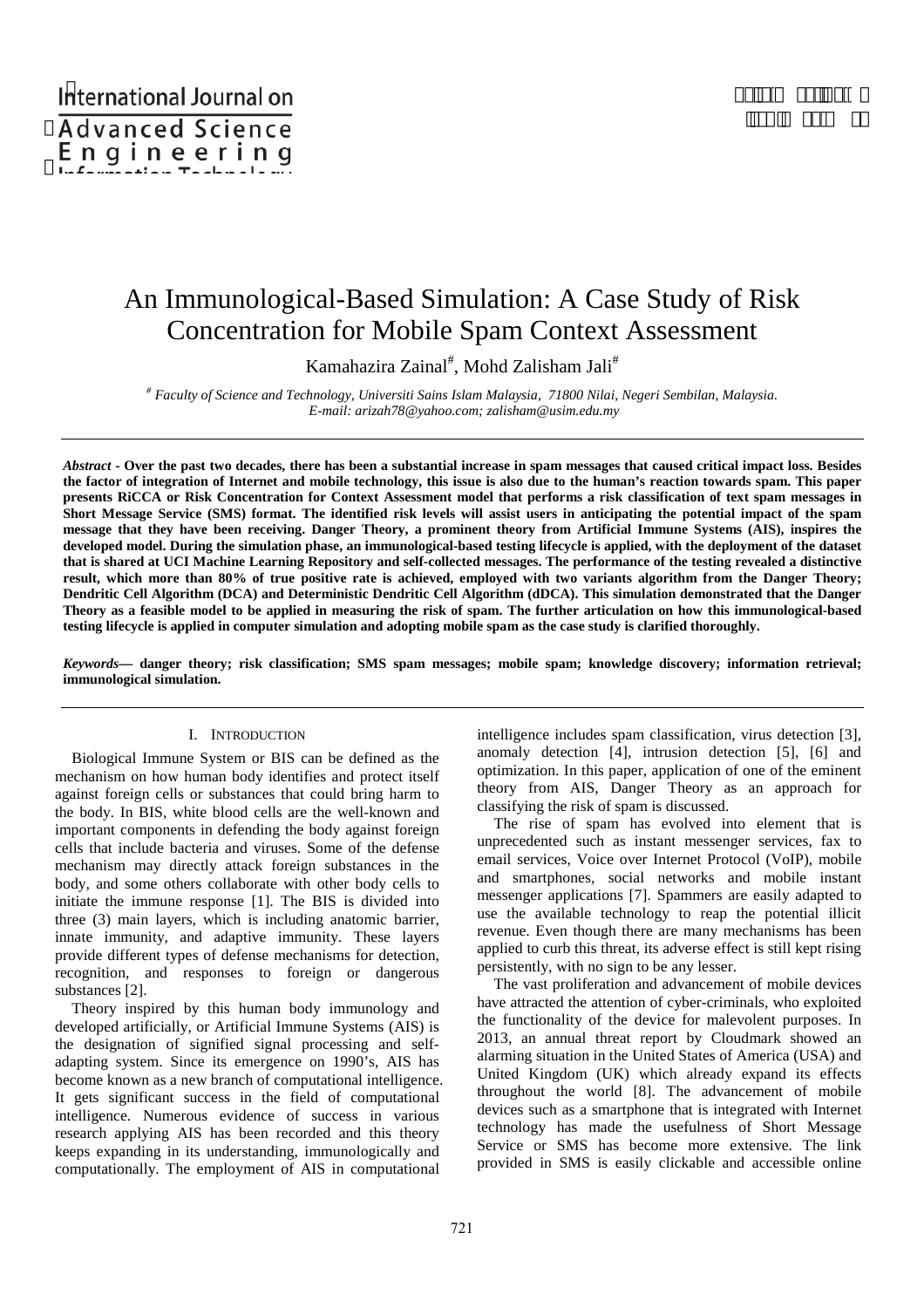using smartphone. Through this facility, users are prone to cybercrime activities.

The paper focuses on SMS spam issue since it has been intruding in our daily life that also has caused severe losses. This threat has become more mature and even sophisticated regarding its form in spam dissemination [7] and its unpleasant impact [9], which can be affected by many aspects such as money loss, discredit of reputation, and even time wasting. These adverse effects are borne by individuals, organizations and also governments [7]. It also corresponds to the innovation in mobile technology, booming together with the Internet advancement [10]. Many reports have been documented due to this threat's impact loss, and its advent seems unending [8], even getting almost stealth and resistance from any mechanism of anti-spam solutions. In addition to the factors above, human behavior also has been identified in increasing the loss due to their trust and interested with the spam's contents [11], [12] and unawareness of the impact [13]. A well-known hacker, Kevin Mitnick suggested that human is the common factors that caused security breach because a human has been identified as the weakest link in security chain [14]. Due to these reasons, they are secure is exploited by spammers.

On top of that, the study for SMS spam classification is still small. In 2013, it was pointed out that the SMS and Twitter usage globally makes 37.83% and 0.16% respectively [15]. However, the research to study SMS only accounts for 14.29%, while 75% for Twitter. This statistic somehow showed that there are still lacking figure in studying SMS even though the utilization of the services is high. Hence, there is a critical need to help users in curbing against the SMS spam by giving out the awareness by exposing the potential harm that could cause by SMS spam messages.

In addition to that, most studies in the field of managing spam have only focused on spam filtering or differentiating between spam and valid messages [16]–[18]. However, less attention has been paid to measuring the risk that could cause by this spam. This is unlikely occurred in intrusion detection area in which there are numerous studies in measuring the risks and ranked the identified intrusion for further action [19], [20]. Due to that, this paper intended to focus on assessing the potential risk that may be unforeseen in the spam message. The focus of this paper is to develop a solution in prescriptive mode; predict a potential risk in a spam message that could be an implicit decision maker for users. With the assistance from such tool, users should be able to react and respond wisely once they realized the unforeseen impact that possibly could cause harm.

This paper is outlined in four (4) main sections. Section II elaborates insight of the previous literature that has been conducted in this specific study. This section covers both on the AIS application in computational intelligence and the issue of spam that has been threatening users around the globe. The immunological-based simulation that inspired this study specifically in assessing the risk concentration for a spam message also articulated with its proposed algorithm. Subsequently, the experimental setup to implement the study is described. Section III discusses all the results and findings of the simulation. Finally, the conclusion and potential future works related to this study are described in Section IV.

## II. MATERIAL AND METHOD

#### *A. Danger Theory as the Approach*

*1) Abstraction View of the Danger Theory:* Danger Theory is the most recent development in AIS. Polly Matzinger found this theory in 1994, which focuses on what is dangerous instead of self and non-self discrimination idea. It implies that the immune system can discriminate between danger and non-danger [21]. Danger Theory suggests that foreign invaders that are dangerous stimulate the production of cellular molecules (danger signals) by commencing cellular stress or cell death [22]. The prominent Danger Theory that has been established is the Dendritic Cell Algorithm (DCA), which is signal processing algorithm that is inspired by the behavior of dendritic cells [23].

Dendritic cells or DCs are the fundamental possession of Danger Theory, which also is an innate immune system, and indeed an intrusion or anomaly detection agent in the human body. These DCs are Antigen Presenting Cell (APC) that responsible to digest antigen material and forward it on the cell surface to the T-cells of the immune system. It is acting as messengers between the innate and the adaptive immune systems.

These DCs are possessing in the body tissues and gather antigen and other (danger) signals that give a picture of the current condition of the tissues. It is representing the current state and figures out if the antigen has been gathered in a safe or dangerous context, and causes DCs to change into a semimature or mature state. The mission of the DCs is to distinguish antigens as being either benign (harmless) or malignant (harmful) in nature [24]. Dendritic Cell Algorithm (DCA) is a prominent algorithm emerged from Danger Theory, and the entire process is depicted as in Fig. 1.



Fig. 1 Activity diagram is representing the key features of DC biologically. The processes on the left occur in the tissue, on the right on the lymph node [24]

It is emphasized that within the biological systems, Pathogen Associated Molecular Patterns (PAMPs) are molecules released exclusively by pathogens [25]. Then, danger signals are released from tissue cells following unplanned necrotic cell death, while safe signals are released from frequently dying cells as an indicator of healthy tissue. Inflammation is classed as the molecules of an inflammatory response to tissue injury.

The signals that migrated to the lymph node are divided into two (2) types of signals as regards to the degree of concentration of danger detected. Apoptotic alerts or semi-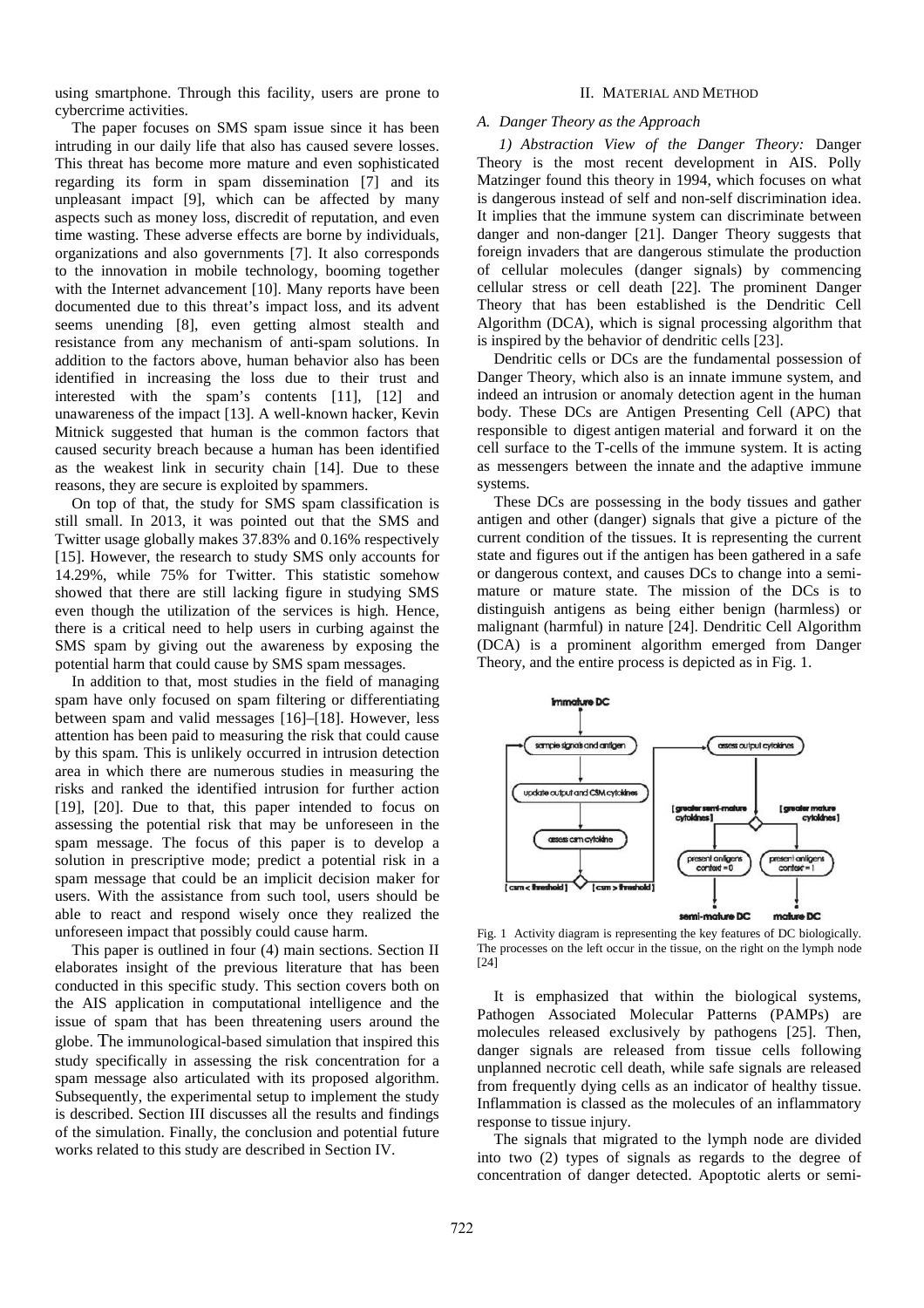mature brings the safe signal, while necrotic alerts bring the mature signal. Semi-mature indicate a 'safe' context and mature indicate a 'dangerous' context. These signals are a reflection of the state of the surrounding.

It is elaborated that the generated output signals are at a certain concentration and proportional to the received input signals [24]. The calculation can be measured as in (1).

$$
Qf = \sum_{i=0}^{2} (Wif \times St) \tag{1}
$$

where O*j* is the output signals, S*i* is the input signals and W*ij* is the transforming weight from S*i* to O*j*.

The collected data of antigen by DCs is measured using the Mature Context Antigen Value (MCAV) which this is the mean value of context per antigen type, or in another word, determine the intensity or degree of the detected danger [26]. This can be measured by (2):

$$
MCAV (antigen type) = \frac{mature\_count}{antigen\_count} \qquad (2)
$$

Throughout time, DCA is keep evolved with numerous versions that is applied in the various field. In this case study, the original version of DCA and its initial evolved version, deterministic DCA (dDCA) are employed as the classifier. Both of these algorithms have previously verified as suitable and feasible for classification task [24]. Besides that, the developed version other than DCA and dDCA has loads of stochastic decisions (randomly determined), complex algorithms [27] and only feasible for another task such as for robotics problem area [28].

The calculation scheme for the context assessment to determine its anomalous level is a bit different between DCA and dDCA. In the dDCA, the anomaly metric,  $K_a$  is implemented, and the magnitude of k value is used. This generates real-valued anomaly scores and may assist in the polarization of normal and anomalous processes [29]. The process of calculating this anomaly score is shown in (3), where  $k_m$  is the k value for DC<sub>m</sub>,  $\alpha_m$  is the number of antigens presented of type  $\alpha$  by DC<sub>m</sub>.

$$
K_{\alpha} = \frac{\Sigma_m k_m}{\Sigma_m \alpha_m} \tag{3}
$$

Other than that, there is a minor differentiation in translating the value of anomalous level in dDCA. The outcome of  $K_a$  in dDCA is tagged as anomalous when it is returned as a positive value,  $K_a > 0$  and tagged as normal when the returned value is negative,  $K_{\alpha} < 0$  [30].

*2) Applications of Danger Theory in Computational Intelligence:* Since its recognition in the world of research, many works have been done, and AIS is proved to be appropriate and suitable to solve many real-world problems. The characteristics of an immune system adapted in AIS for instance; pattern recognition, learning, memory, and selforganization has built numerous solution by establishing mathematical and computational modeling [31]. A useful resource for the latest developments in AIS also can be found via a web of International Conference on Artificial Immune Systems, ICARIS [32].

Intrusion detection [20], [33] is the primary field of AIS employment. However, it is not limited to this area only, and AIS has been considerably applied in various other fields such as malware detection [34], classification [35] and optimization [36].

*3) Dendritic Cell Algorithm in Spam Classification:*  Some works of other researchers for applying DCA in spam classification can be referred as to guide this study. It is proposed that a predictive model classify email spam based on DCA [37]. They used three (3) different machine learning algorithms to produce the input signals, which are k-Nearest Neighbour (kNN) to produce PAMP signal, Naïve Bayesian (NB) to produce danger signal and Support Vector Machine (SVM) to produce a safe signal. They analyzed the email header and message body to extract the related features. Term Frequency-Inverse Document Frequency (TF-IDF) is utilized in assigning a weight to each term.

While for SMS spam messages, applied NB and SVM are used to produce input signals, whereby PAMP signal are generated when both classifiers agree that the SMS message is spam. Feature extracted include URL link, spam words, emotion symbols, special characters, message metadata and function words or grammatical words. The combination of spam words and metadata produced a high accuracy rate for all three (3) classifiers.

Even though both of these studies are focussing on spam detection, it may facilitate the understanding of DCA employment for this particular task, assessing the risk level of text spam messages. Hence, the initial version of the algorithm as depicted in the following Fig. 2 is expected to facilitate the understanding of Danger Theory employment for this study.

| 1  | Input :                   | $S = set of spam messages to be labelled as high, medium$                                      |
|----|---------------------------|------------------------------------------------------------------------------------------------|
|    |                           | or low risk                                                                                    |
| 2  | Output:                   | $L = set of spam messages labeled as high, medium or$<br>low risk                              |
| 3  | <b>Begin</b>              |                                                                                                |
| 4  |                           | Create a database of spam with risk indicator, D (database)<br>library)                        |
| 5  |                           | Create a folder to contain risk-labeled spam, M (folder for<br>spam with risk level indicator) |
| 6  | <b>Identified</b><br>risk | for all spam messages, S in P do                                                               |
|    | →                         |                                                                                                |
| 7  |                           | Create a set of spam messages from the sample in D,<br>P (spam folder)                         |
| 8  |                           | for all spam messages in P do                                                                  |
| 9  |                           | Add data item in D                                                                             |
| 10 |                           | Update information on the high, medium and<br>low-risk level                                   |
| 11 |                           | Update risk level of spam cluster with related<br>spam term                                    |
| 12 |                           | Migrate S from P to M and create a new data<br>item in D, if current information not available |
| 13 |                           | S then becomes L                                                                               |
| 14 |                           | end                                                                                            |
| 15 |                           | end                                                                                            |
| 16 |                           | for all L in M do                                                                              |
| 17 |                           | Label L as to be a high, medium or low risk                                                    |
| 18 |                           | end                                                                                            |
| 19 | The assessed<br>risk      | for all spam messages, S do                                                                    |
| 20 | level<br>→                | Calculate the risk value accordingly with the spam<br>content                                  |
| 21 | Prioritize<br>risk        | Label spam messages with the high, medium or low<br>risk                                       |
|    | →                         |                                                                                                |
| 22 |                           | Add spam messages with risk level indicator into M                                             |
| 23 |                           | end                                                                                            |
| 24 | end                       |                                                                                                |

Fig. 2 Initial version of spam risk-labeled algorithm based on generic DCA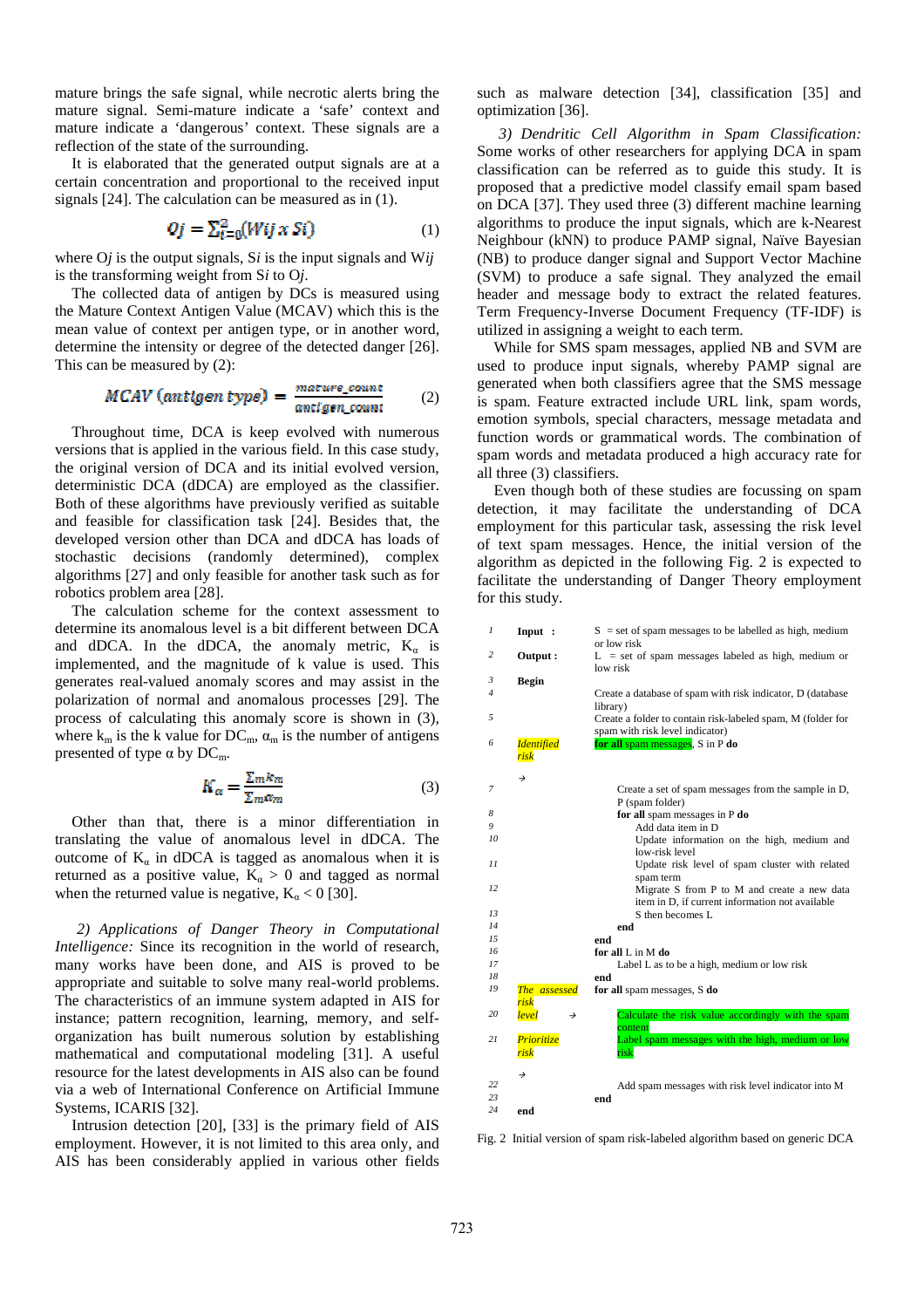Based on this initial version, the required process flow for the algorithm is identified and is further elaborated in Section II. *D. Experimental Setup*. The model proposed in this study, **Ri**sk **C**oncentration for **C**ontext **A**ssessment (RiCCA) is designed and developed from the requirement of measuring the 'risk concentration' for the content of messages, which 'assessment of the context'. The RiCCA characteristics are adapted as the following:

- Danger Theory is not only able to detect danger but in addition to that is its capability of measuring the maliciousness [24]. Hence, risk concentration can be translated as the severity density (dangerousness) of a spam text message.
- Context assessment is referring to the phase where antigen (SMS messages) is being assessed to identify the malicious level or dangerousness [23], [25].

*4) Additional Requirements:* In addition to the Danger Theory as a basis, there are additional necessities to ensure the algorithm is well functioning as designed. The general algorithm depicted in Fig. 2 is enhanced by the integration of other techniques. These techniques are suggested to fulfill the requirement of the original algorithm, which includes:

- Application of text mining that covers two (2) main tasks:
	- i. the pre-processing phase to break the antigen (spam message) into peptide (tokenized words)
	- ii. the use of term weighting schemes to calculate the importance of relevant words (in spam category) that is represented as an input signal
- The application of risk scale range to distinguish every level of the input signal (PAMP, danger and safe) and the output signal (calculated risk as high, medium or low)

The details of these requirements are elaborated in Section II. *D. Experimental Setup*.

## *B. Dataset*

The mandatory item for this study is the availability and accessibility of the SMS messages corpus. Without dataset, the developed algorithm is impossible to be tested and implemented, and as a result, could not be verified for its significance. It is insisted that accessibility to a requisite dataset constitute one of the challenges researchers often face in successfully researching filtering or classifying SMS spam messages [38]. Authors also explored and refined a list of credible research dataset used by researchers for the study in the field that require SMS or short text messages. A good corpus of the dataset for spam experiment required to verify its accuracy detection empirically [39].

The most substantial English corpus for SMS messages is shared publicly at UCI Machine Learning Repository [40] and deployed in this study. This collection consists of total 5,574 SMS messages which 13.4% is spam messages. These messages are collected from four (4) different sources; Grumbletext, National University of Singapore (NUS) Corpus, Tagg's Ph.D. and SMS Spam's Corpus v0.1 Big. In addition to UCI dataset, there are 1,012 self-collected spam messages combined with the UCI dataset deployed in this study.

## *C. Methodology*

In 2005, Stepney suggested a Conceptual Framework before designing and developing AIS algorithm. It has been proposed that bio-inspired algorithms are best developed and analyzed in a multidisciplinary conceptual framework that provides for sophisticated biological models and wellfounded analytical principles [41]. The developed theory usually is tested with a real-world case study to verify the computational algorithms. Some of the notable prototype developed in AIS are including libtissue [42] and LISYS [43] or known as Lightweight Intrusion detection SYStem. Both of these prototypes are applied and focused on intrusion detection study and was developed with the guidance of the Conceptual Framework.

In addition to the Conceptual Framework, a terminology of broad study categories for biological experiments also commonly applied in the bio-inspired algorithm. *In silico*, a term in Latin refers to characterize biological experiments carried out entirely in a computer. This means that an algorithm is performed on the computer or via computer simulation to verify its functionality [44].

*1) Immunological-based Simulation Lifecycle:* Figueredo and associates [45] have introduced a quick guide containing the main steps for modeling and simulation in immunology. This life cycle simulation guide has been implemented in this study since the applied theory in this study; the Danger Theory is the approach that is emerged from the immunological field. This guide is applied for simulation in operational research problems and adapted for simulations of text spam risk assessment. To adapt the guidelines developed by these authors, an observation of similarities and differences, if any is identified with the operational research (spam risk assessment). The general steps for building an immune simulation is depicted as in Fig. 3. These steps represent a life-cycle of simulation in an iterative mode.

*2) Simulation of the Case Study:* It has bee articulated how a simulation in immunology could be translated as one of the approaches applied in problem investigation [45]. This approach has been referred to as a general framework to design and develop **Ri**sk **C**oncentration for **C**ontext **A**ssessment (RiCCA) prototype in this study. It mainly covers the initial testing to verify the functionality of the RiCCA design is implemented as projected. The process is iteratively implemented until the simple design with the useful result is achieved convincingly. This study is particularly guided and coordinated via these processes as depicted in Fig. 2 and further description is tabulated in Table 1. The elaboration on how every step in the life-cycle process conducted is described further in various sections in this paper and also can be found in published articles as outlined in Table 1.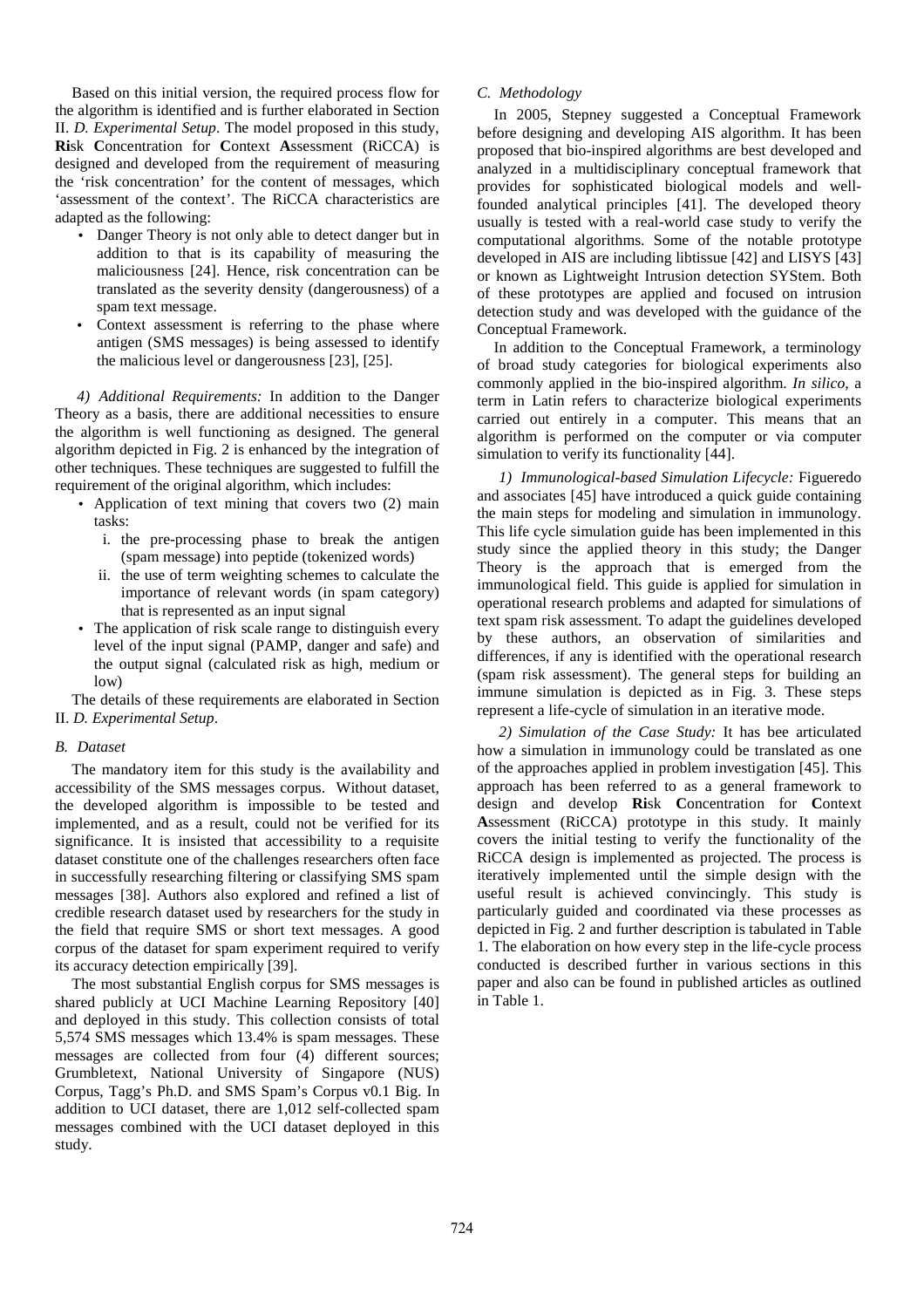

Fig. 3 The life cycle of simulation study processes [48]

TABLE I THE APPLICATION OF SIMULATION STUDY PROCESSES IN RICCA DESIGNATION AND DEVELOPMENT

| Process in<br>Immunologic<br>al Simulation<br>(as depicted<br>in Fig. $3)$ | <b>Process for RiCCA</b><br>Implementation                                                                                                                                                                                                                                                            | <b>Reference</b><br>s for<br>further<br><b>Descripti</b><br>on                                |
|----------------------------------------------------------------------------|-------------------------------------------------------------------------------------------------------------------------------------------------------------------------------------------------------------------------------------------------------------------------------------------------------|-----------------------------------------------------------------------------------------------|
| Define the<br>objectives                                                   | Objectives of this research are<br>defined and discussed based on<br>the identified scenario as the<br>motivation of the research.<br>According to the formulated<br>problem statement, the research<br>objectives are developed with the<br>intention to have an outcome of<br>risk assessment tool. | Section I:<br>Introducti<br>on,<br>$[46]$                                                     |
| Describe the<br>system                                                     | The description of the system is<br>elaborated and defined by the<br>scope of research works. The<br>functionalities and limitations of<br>the system are also identified.                                                                                                                            | Section II.<br>(A.3)<br>Dendritic<br>Cell<br>Algorithm<br>in Spam<br>Classificat<br>ion, [47] |
| Investigate<br>existing<br>theories and<br>established<br>models           | Meticulous reviews of the past<br>literature are conducted. All<br>possible related papers and<br>journals are validated and studied<br>to build a new model or an<br>extended version as an                                                                                                          | Section II.<br>A. Danger<br>Theory as<br>the<br>Approach,<br>[47], [48]                       |

| Process in<br>Immunologic<br>al Simulation<br>(as depicted<br>in Fig. $3)$                                                | <b>Process for RiCCA</b><br>Implementation                                                                                                                                                                                                                                                                           | <b>Reference</b><br>s for<br>further<br>Descripti<br>on                                                                                              |
|---------------------------------------------------------------------------------------------------------------------------|----------------------------------------------------------------------------------------------------------------------------------------------------------------------------------------------------------------------------------------------------------------------------------------------------------------------|------------------------------------------------------------------------------------------------------------------------------------------------------|
|                                                                                                                           | improvement of what has already<br>been established.                                                                                                                                                                                                                                                                 |                                                                                                                                                      |
| Use<br>experimental<br>data                                                                                               | The dataset from the real-world<br>observation and experimentation<br>is identified. By utilizing the<br>largest collection and publicly<br>shared corpus that is available<br>online, a potential comparison by<br>other researcher is possible in<br>finding the most efficient method<br>to assess the spam risk. | Section II.<br><b>B.</b> Dataset<br>[47], [48]                                                                                                       |
| Build<br>conceptual<br>model                                                                                              | A conceptual model of how the<br>Danger Theory of AIS is capable<br>of developing solution for spam<br>risk assessment is analyzed. The<br>biological idea that employed in<br>spam risk assessment is<br>articulated, and the RiCCA model<br>is designed.                                                           | Section II.<br>(A.3)<br>Dendritic<br>Cell<br>Algorithm<br>in Spam<br>Classificat<br>ion                                                              |
| Identify<br>elements,<br>parameters,<br>aggregates,<br>etc. already<br>established in<br>theory and<br>real-world<br>data | All the potential elements in<br>Danger Theory (theoretical<br>framework) are identified and<br>mapped with the designed<br>conceptual model. The biological<br>behavior is articulated and<br>clarified in spam problem<br>environment.                                                                             | Section II.<br>A.3)Dendr<br>itic Cell<br>Algorithm<br>in Spam<br>Classificat<br>ion and<br>4) Additio<br>nal<br>Requirem<br>ents,<br>$[49]$ , $[50]$ |
| Decide on the<br>most<br>appropriate<br>simulation<br>approach                                                            | All related elements of the<br>proposed conceptual model to<br>function properly are identified<br>and tested. These additional<br>elements include risk assessment<br>process and text mining.                                                                                                                      | Section II.<br>$C.1$ ) $Immu$<br>nological-<br>based<br>Simulatio<br>n<br>Lifecycle<br>and<br>2)Simulati<br>on of the<br>Case<br>Study               |
| Represent<br>elements,<br>parameters,<br>etc. using the<br>appropriate<br>simulation<br>approach                          | Series of experiments are<br>executed to ensure the most<br>appropriate simulation approach<br>is effectively applied for the<br>proposed model. The results from<br>this preliminary simulation<br>determined the design precision.                                                                                 | Section II.<br>D.1)<br>Requirem<br>ents                                                                                                              |
| Build the<br>simulation<br>model                                                                                          | The findings from series of<br>experiments are used to build the<br>prototype for the purpose of the<br>automation process.                                                                                                                                                                                          | Section II.<br>D.<br>Experime<br>ntal Setup,<br>$[51]$                                                                                               |
| Verify the<br>model                                                                                                       | The computational model (in<br>silico) is verified to ensure the<br>algorithms are aligned and as<br>delineated in the original DCA<br>algorithm.                                                                                                                                                                    | Section<br>III.<br>Results<br>and<br>Discussio<br>n, [51]                                                                                            |
| Validate the                                                                                                              | The model is re-validated with the                                                                                                                                                                                                                                                                                   |                                                                                                                                                      |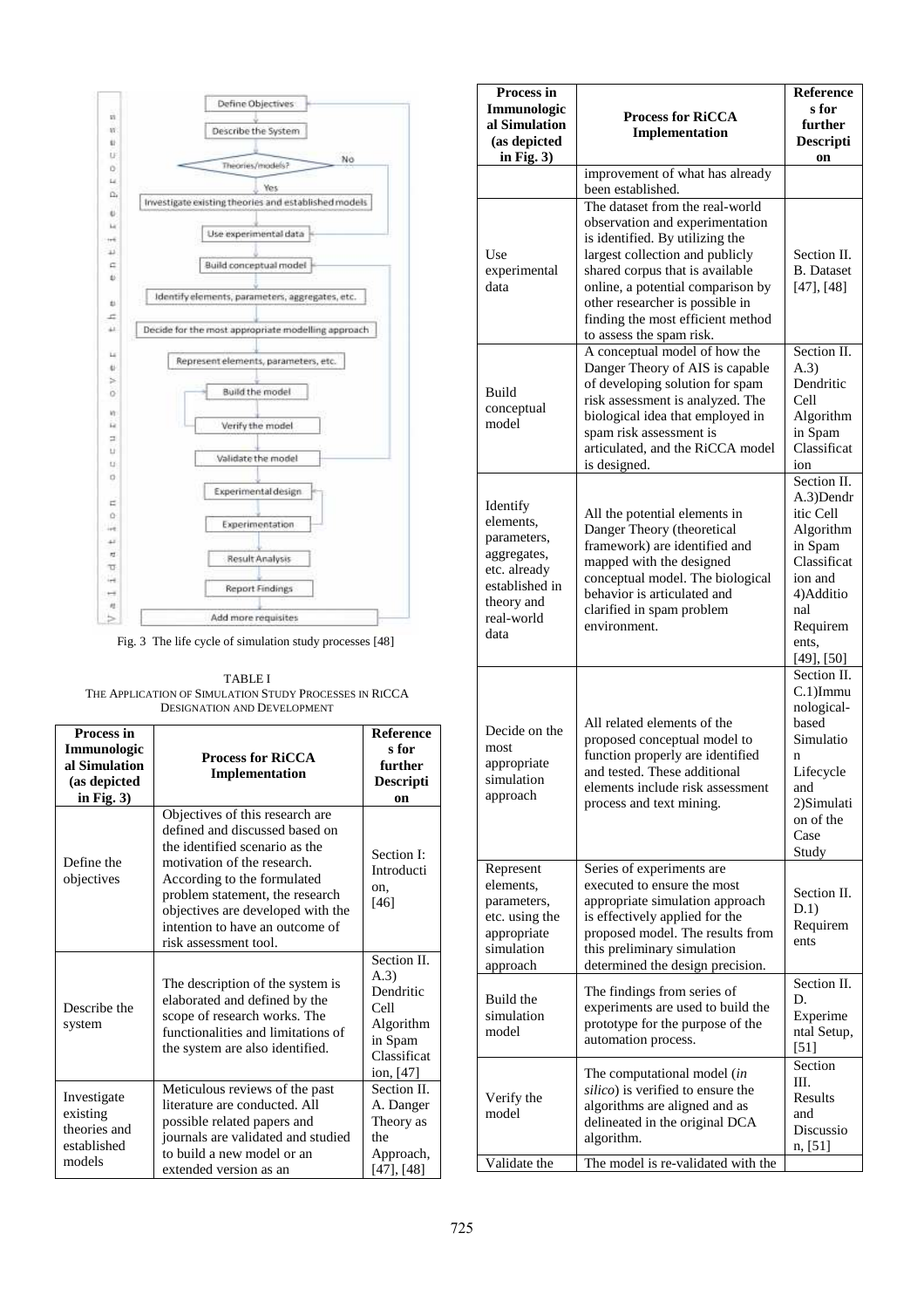| <b>Process in</b><br>Immunologic<br>al Simulation<br>(as depicted<br>in Fig. $3)$<br>model with                                                                                                                                | <b>Process for RiCCA</b><br>Implementation<br>biological theory (Danger                                                                                                                                                                          | <b>Reference</b><br>s for<br>further<br>Descripti<br>on |
|--------------------------------------------------------------------------------------------------------------------------------------------------------------------------------------------------------------------------------|--------------------------------------------------------------------------------------------------------------------------------------------------------------------------------------------------------------------------------------------------|---------------------------------------------------------|
| existing                                                                                                                                                                                                                       | Theory) and the source of the                                                                                                                                                                                                                    |                                                         |
| theories and if<br>available real-<br>world data                                                                                                                                                                               | dataset is confirmed. The<br>authenticated model is established<br>at this point.                                                                                                                                                                |                                                         |
| Experimental<br>design                                                                                                                                                                                                         | The design of the automation tool<br>is re-validate. The source of the<br>dataset for the initial population<br>and testing phase are confirmed<br>and collected. Series of<br>experiments are determined<br>according to identified objectives. |                                                         |
| Experimentati<br>on                                                                                                                                                                                                            | Once the proposed model is<br>completely developed as an<br>automation tool, experiments are<br>run with multiple series to verify<br>multi-objectives.                                                                                          | $[51] - [53]$                                           |
| Result<br>Analysis                                                                                                                                                                                                             | The results are analyzed as an<br>outcome of the model. The<br>efficiency of the model is<br>identified.                                                                                                                                         |                                                         |
| Report                                                                                                                                                                                                                         | The findings and conclusion are                                                                                                                                                                                                                  |                                                         |
| Findings<br>reported.<br>The findings are validated and<br>Validate and<br>verified if it is well aligned with<br>add more<br>the biological inspiration idea and<br>future enhancement is identified<br>requisites<br>if any. |                                                                                                                                                                                                                                                  |                                                         |

*1) Requirements:* The simulation is conducted based on the following Fig. 4. The connection between the process flow in Fig. 4 and initial algorithm in Fig. 2 is depicted as in Table 2.



# *D. Experimental Setup*

## TABLE III

THE CONNECTION PORTRAYED FOR INTEGRATION OF DCA ALGORITHM IN RICCA MODEL. THE DIFFERENT COLOUR OF CONNECTIONS INDICATE A DIFFERENT PHASE IN RICCA

| <b>Process Flow</b><br>(Fig. 4) |                                     | The connection | <b>Initial Algorithm</b><br>(Fig. 2)                                                                                      |                          |                       |
|---------------------------------|-------------------------------------|----------------|---------------------------------------------------------------------------------------------------------------------------|--------------------------|-----------------------|
| <b>Phase</b>                    | <b>Process</b>                      |                | <b>Description</b>                                                                                                        | <b>Process</b>           | Generic<br><b>DCA</b> |
| $\mathbf{1}$                    | Preparation                         |                | collect dataset corpus                                                                                                    |                          |                       |
|                                 |                                     |                | text pre-processing                                                                                                       |                          |                       |
| $\overline{2}$                  | Pre-Processing                      |                | assign input signals value for antigen                                                                                    | Create<br>initial        | Line 4-               |
| 3                               | Wordlist                            |                | store antigen value                                                                                                       | population               | 13                    |
| 4                               | Term Weighting<br><b>Schemes</b>    |                | receive new spam message                                                                                                  |                          |                       |
|                                 |                                     |                | text pre-processing                                                                                                       | Calculate                |                       |
| 5                               | Numerical and<br><b>Word Vector</b> |                | map the identified antigen with the<br>stored input signals value (refer library<br>database)                             | the<br>severity<br>level | Line 20               |
|                                 | Representation                      |                | calculate the severity level using<br>classifier (DCA or dDCA)                                                            |                          |                       |
| 6                               | Classification                      |                | map the calculated output signals with<br>developed risk scale and identify the<br>level of risk                          | Prioritize<br>risk       | Line 21               |
|                                 |                                     |                | according to identified risk level,<br>response against spam could be delete,<br>escalate to authority body, re-calculate | Action to<br>response    | Immune<br>response    |
|                                 |                                     |                | the risk level (for the case of false<br>positive), or do nothing                                                         |                          | activated             |

The flow for conducting the simulation includes:<br>
• SMS messages (ham and spam) are collected and prepared for the initial database.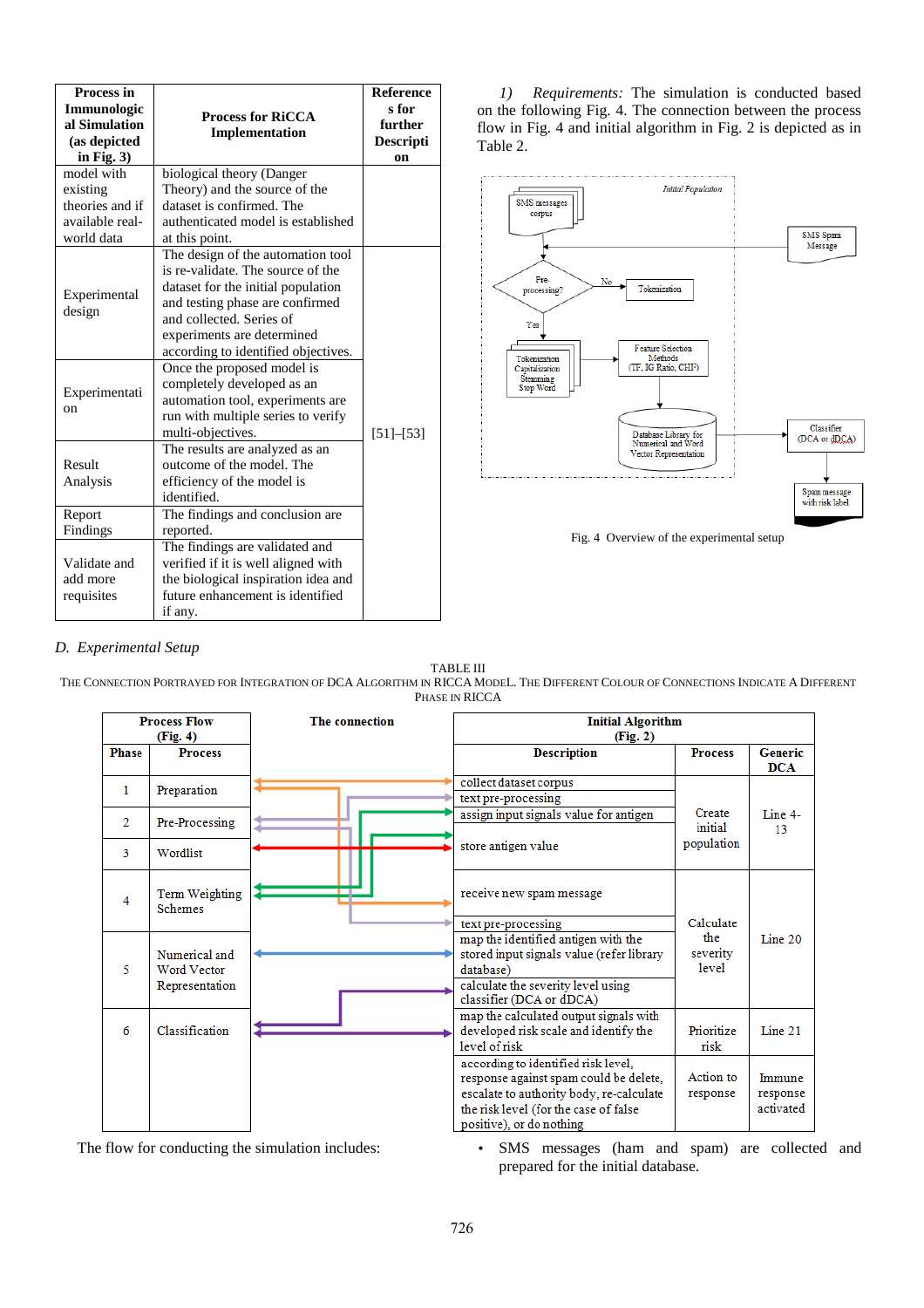- The corpus (for initial population) or text message has an option either to run through text pre-treatment or not. Tokenization is the necessary to process if decided not to have the pre-processing in place. Otherwise, the full cycle of text pre-processing is executed, which include tokenization, capitalization, stemming or also known as lemmatization and removal of stop word from the data.
- Term Frequency (TF), Information Gain Ratio (IG Ratio) and CHI-Squared (CHI<sup>2</sup>) are the available term weighting schemes and act as feature selection methods. These schemes will calculate the importance of every word in the corpus that indicates its relevance to the spam (risk) category. The value derived statistically from this method is further implemented as an input signal in the classifier. All schemes calculated tokenized word with a range in between 0 to 1 that suggested the closer the value to 1, the closer it is to malicious level (as depicted in Fig. 1).
	- i. TF also was known as term strength or word frequency. It measures the number of feature (term) in a category that appears in a corpus;
	- ii. IG Ratio used as one of the disparity measures, and the high gain ratio for selected feature implies that the feature is useful for

classification. It applies normalization to information gain score by utilizing a split information value; and

- iii.  $CHI<sup>2</sup>$  measures the association between the word feature and its associated class or category
- This information is stored as an internal database library.
- Once the initial database has been developed, a new spam message can be processed. The new message is assessed according to the chosen classifier, either DCA or dDCA.
- The calculated value for terms in the message then will be mapped to the risk scale. Every derived value is represented by the term's severity degree, i.e. PAMP, danger or safety. The range for risk scale is userdefined.
- The spam message is risk-marked and labeled accordingly to the systematic risk, i.e. high, medium or low risk.

*2) Risk Scale Value Range, S:* This testing is applied three (3) different range value for risk scale as tabulated in Table 3.

TABLE IIIII THREE (3) DIFFERENT RANGE OF RISK SCALE

| S1            | <b>S2</b>     | S <sub>3</sub> |                      | <b>Risk Level</b>     | <b>Description</b>                                  |
|---------------|---------------|----------------|----------------------|-----------------------|-----------------------------------------------------|
|               |               |                | <b>Input Signals</b> | <b>Output Signals</b> |                                                     |
| $1.00 - 0.70$ | $1.00 - 0.80$ | $1.00 - 0.90$  | <b>PAMPs</b>         | High                  | Reflects catastrophe effect that is difficult to    |
|               |               |                |                      |                       | handle. Spam message with high risk usually         |
|               |               |                |                      |                       | consists of more than one spam term. It is most     |
|               |               |                |                      |                       | likely also containing text that request users to   |
|               |               |                |                      |                       | access given URL.                                   |
| $0.69 - 0.40$ | $0.79 - 0.50$ | $0.89 - 0.30$  | Danger               | Medium                | The effect is lesser than high but still dangerous. |
|               |               |                |                      |                       | A spam message contains with less weight of         |
|               |               |                |                      |                       | spam term in its context.                           |
| $0.39 - 0.00$ | $0.49 - 0.00$ | $0.29 - 0.00$  | Safe                 | Low                   | The level of hazard could be very minimal or        |
|               |               |                |                      |                       | nearly secure with no significant damage. Spam      |
|               |               |                |                      |                       | message commonly contains with the low weight       |
|               |               |                |                      |                       | of spam term (negligible).                          |

*3) Anomaly Threshold, tm/Tk:* To determine a reviewed process tends to be anomalous, a value of threshold needs to be predetermined. A value below this threshold will indicate the process as normal. In this experiment, four (4) different values are applied to verify its effects on assessing the risk level.

- Initial population based on a total number of deployed messages, anomaly threshold, is derived from the initial population proportion and set as  $0.2671:$
- Depending on the minimum value of mature class from the risk scale. For instance, anomaly threshold for S1 is 0.4000, S2 is 0.5000 and S3 is 0.3000;
- Based on the equal division of 2 categories (mature and semi-mature) and the value is set as 0.5000; and
- For dDCA, there is one additional value considered as anomaly threshold. Value 0 is suggested to be considered in this experiment as the threshold value,

which this value is the minimum value for mature class, retrieved from the risk scale for output signal.

*4) Weights for Signal Transformation, WM:* Weights to transform input signals into output signals are one of the mandatory prerequisites for signal processing intentionally for the algorithm. Measurement calculates the output signal as in Eq. (1). The transforming weight applied for this testing is tabulated in Table 4.

TABLE IVV THREE (3) DIFFERENT TRANSFORMING WEIGHTS

| WM1 |     |     | WM2 |            |            | WM3 |     |  |
|-----|-----|-----|-----|------------|------------|-----|-----|--|
|     | D   | ມ   |     |            | v          |     | D   |  |
|     | 0.5 | 1.J |     |            |            |     | 0.5 |  |
|     |     |     |     |            |            |     |     |  |
|     | 0.5 | 1.5 |     | $\sqrt{2}$ | $\sqrt{2}$ |     | 0.5 |  |
|     |     |     |     |            |            |     |     |  |

P – PAMPs; D – Danger; S -Safe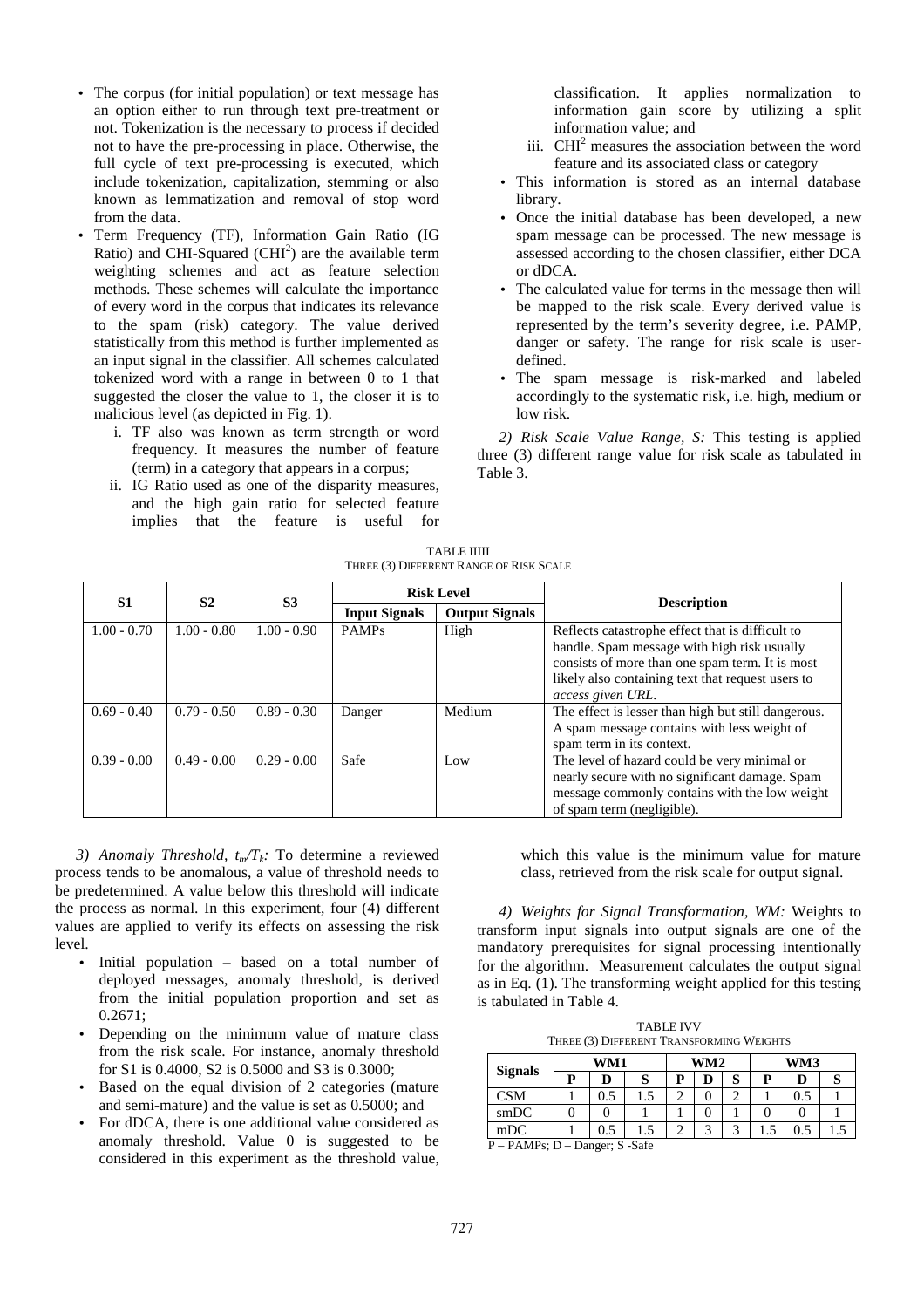*5) Antigen Multiplication:* The antigen multiplication is applied with the objective to verify its effect in optimizing the accuracy rate. As elaborated in Gu, Greensmith, & Aickelin [59], the antigen multiplication is implemented to overcome the problem of antigen deficiency or insufficient antigens that are supplied to the initial DCs population. This antigen multiplication made several copies of each antigen and calculated for its input signals value.

In this testing, the same spam messages (antigen) are multiplied or copied for 10, 20, and 30 until 100 times before creating the initial population. The process for severity assessment is repeated with multiplied antigens, and the effect of this multiplication is identified.

#### *E. Series of Experiments*

The simulation executed with the following series of all three (3) pre-selected terms weighting schemes are applied at all rounds.

TABLE V NINE (9) SERIES OF EXPERIMENTS EXECUTED FOR THIS SIMULATION

| The range of<br><b>Risk Value</b><br>Scale (S) | <b>Weight Matrix (WM)</b> |
|------------------------------------------------|---------------------------|
|                                                | WM1                       |
| S <sub>1</sub>                                 | WM2                       |
|                                                | WM3                       |
|                                                | WM1                       |
| S <sub>2</sub>                                 | WM <sub>2</sub>           |
|                                                | WM3                       |
|                                                | WM1                       |
| S <sub>3</sub>                                 | WM <sub>2</sub>           |
|                                                | WM3                       |

Once the best value for risk value scale, S and weight matrix, WM are identified, the testing as tabulated in Table 5 is repeated with the dDCA classifier. This is purposely to execute some comparable analysis between DCA and dDCA. Finally, the test is conducted with multiplied antigen employing with both classifiers.

#### *F. Performance Measurement*

The model developed in this study needs to be evaluated to verify its performance. The performance of this model needs to be identified to ensure the reliability of the proposed model. The evaluation metrics are helpful in analyzing the model performance and also to avoid any misleading prediction.

Based on Table 6, the possible metrics that is practical to be used for this performance measurement [38], [52] include:

- True Positive (TP): spam messages are identified precisely as malicious (high and medium risk);
- True Negative (TN): spam messages are identified precisely as benign (low risk);
- False Positive (FP): benign messages are incorrectly predicted as malicious (high and medium risk); and
- False Negative (FN): malicious spam messages are incorrectly predicted as benign (low risk)
- Accuracy (Acc): the total number of spam messages identified precisely as malicious (high and medium risk) and benign (low risk)

$$
Acc = \frac{TP + TN}{TP + TN + FP + FN} \tag{4}
$$

TABLE VI CONFUSION MATRIX

|                     |                 | <b>True Class</b> |             |  |
|---------------------|-----------------|-------------------|-------------|--|
|                     |                 | <b>Mature</b>     | Semi-mature |  |
| <b>Hypothesized</b> | <b>Mature</b>   |                   |             |  |
| <b>Class</b>        | Semi-<br>mature | FN                | TΝ          |  |

#### III. RESULTS AND DISCUSSION

#### *A. Identification of an Optimum Value for Parameters*

It is a vital phase in identifying the best value for the required parameters in the classifier. In this particular simulation, it is critical to find the precise term frequency schemes, anomaly threshold, risk scale and weight matrix applied in DCA. Throughout the experiment, TF is identified as the best suited and resulted in the highest rate of TP for DCA as tabulated in the following Table 7. Experiencing that the process of TF without pre-processing has resulted a low accuracy rate (below 80%) and high false positive rate (more than 10%), the experiment is further executed with other two (2) options of term weighting schemes (IG Ratio and  $CHI<sup>2</sup>$ ) with pre-processing phase only.

| S and WM                       | <b>Anomaly</b><br>Threshold. | TF (with pre-<br>processing) | TF (without<br>pre-<br>processing) | <b>IG Ratio</b><br>(with pre-<br>processing) | CHI <sup>2</sup><br>(with pre-<br>processing) |
|--------------------------------|------------------------------|------------------------------|------------------------------------|----------------------------------------------|-----------------------------------------------|
|                                | $t_{m}$                      |                              |                                    | Accuracy                                     |                                               |
| S1WM1                          | 0.2671                       | 0.8967                       | 0.7484                             | 0.8283                                       | 0.6183                                        |
|                                | 0.4000                       | 0.9067                       | 0.7650                             | 0.8283                                       | 0.6183                                        |
|                                | 0.5000                       | 0.9000                       | 0.7466                             | 0.7950                                       | 0.6183                                        |
| S1WM2                          | 0.2671                       | 0.8666                       | 0.6200                             | 0.8683                                       | 0.6183                                        |
|                                | 0.4000                       | 0.8783                       | 0.6200                             | 0.8683                                       | 0.6183                                        |
|                                | 0.5000                       | 0.8714                       | 0.6000                             | 0.8217                                       | 0.6183                                        |
| S1WM3                          | 0.2671                       | 0.8967                       | 0.7467                             | 0.8283                                       | 0.6183                                        |
|                                | 0.4000                       | 0.9067                       | 0.7600                             | 0.8283                                       | 0.6183                                        |
|                                | 0.5000                       | 0.8983                       | 0.7433                             | 0.7950                                       | 0.6183                                        |
| S <sub>2</sub> WM <sub>1</sub> | 0.2671                       | 0.8616                       | 0.7166                             | 0.6983                                       | 0.6183                                        |
|                                | 0.5000                       | 0.8916                       | 0.7566                             | 0.6983                                       | 0.6183                                        |

TABLE VII PERFORMANCE MEASUREMENT RESULTS (ACCURACY VALUE) USING DCA WITH TF, IG RATIO AND CHI<sup>2</sup>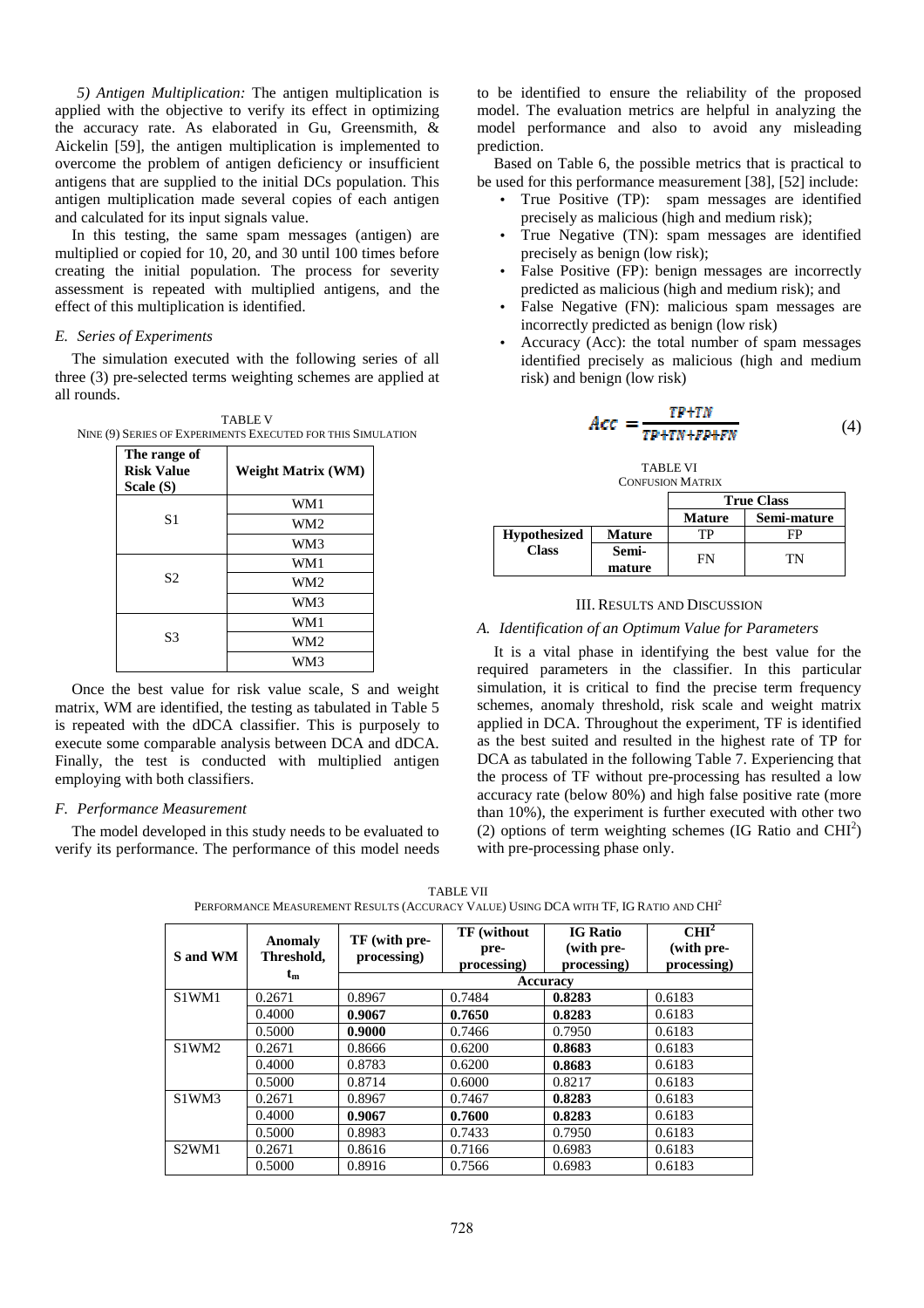| S and WM                       | Anomaly<br>Threshold, | TF (with pre-<br>processing) | TF (without<br>pre-<br>processing) | <b>IG Ratio</b><br>(with pre-<br>processing) | CHI <sup>2</sup><br>(with pre-<br>processing) |  |  |  |
|--------------------------------|-----------------------|------------------------------|------------------------------------|----------------------------------------------|-----------------------------------------------|--|--|--|
|                                | $t_{m}$               |                              | <b>Accuracy</b>                    |                                              |                                               |  |  |  |
|                                | 0.5000                | 0.8916                       | 0.7566                             | 0.6983                                       | 0.6183                                        |  |  |  |
| S <sub>2</sub> WM <sub>2</sub> | 0.2671                | 0.8583                       | 0.6467                             | 0.7533                                       | 0.6183                                        |  |  |  |
|                                | 0.5000                | 0.8617                       | 0.6467                             | 0.7533                                       | 0.6183                                        |  |  |  |
|                                | 0.5000                | 0.8617                       | 0.6467                             | 0.7533                                       | 0.6183                                        |  |  |  |
| S <sub>2</sub> WM <sub>3</sub> | 0.2671                | 0.8700                       | 0.7166                             | 0.6967                                       | 0.6183                                        |  |  |  |
|                                | 0.5000                | 0.8950                       | 0.7583                             | 0.6967                                       | 0.6183                                        |  |  |  |
|                                | 0.5000                | 0.8950                       | 0.7583                             | 0.6967                                       | 0.6183                                        |  |  |  |
| S3WM1                          | 0.2671                | 0.7717                       | 0.6067                             | 0.8150                                       | 0.6183                                        |  |  |  |
|                                | 0.3000                | 0.7817                       | 0.6183                             | 0.8150                                       | 0.6183                                        |  |  |  |
|                                | 0.5000                | 0.7700                       | 0.6150                             | 0.7883                                       | 0.6133                                        |  |  |  |
| S3WM2                          | 0.2671                | 0.7667                       | 0.5000                             | 0.9050                                       | 0.6417                                        |  |  |  |
|                                | 0.3000                | 0.7667                       | 0.5000                             | 0.9050                                       | 0.6417                                        |  |  |  |
|                                | 0.5000                | 0.7550                       | 0.4967                             | 0.8534                                       | 0.6217                                        |  |  |  |
| S3WM3                          | 0.2671                | 0.7717                       | 0.6067                             | 0.8150                                       | 0.6183                                        |  |  |  |
|                                | 0.3000                | 0.7817                       | 0.6183                             | 0.8150                                       | 0.6183                                        |  |  |  |
|                                | 0.5000                | 0.7700                       | 0.6150                             | 0.7816                                       | 0.6133                                        |  |  |  |

From Table 7, it is shown that for DCA, a combination of S1 and WM1 with a minimum value of mature category from risk scale (0.4000) as the anomaly threshold has produced the highest accuracy rate for TF with pre-processing, 90.67%. The combination of S1 and WM3 also resulted in the same accuracy rate, 90.67% with 0.4000 as the anomaly threshold value.

# *B. Comparative Analysis between DCA and dDCA*

The test is continued using dDCA classifier applying all the term weighting schemes, risk scale, S and anomaly threshold,  $T_k$  values with the pre-processing phase. The results are tabulated in the following Table 8.

TABLE VIII PERFORMANCE MEASUREMENT RESULTS USING DDCA WITH TF, IG RATIO AND CHI<sup>2</sup>

| Weighting<br><b>Scheme</b> | <b>Risk</b><br><b>Scale</b> | <b>Anomaly</b><br>threshold, $T_k$ | <b>TP</b> | <b>TN</b> | <b>FP</b> | FN     | <b>Accuracy</b> |
|----------------------------|-----------------------------|------------------------------------|-----------|-----------|-----------|--------|-----------------|
|                            |                             | 0.2671                             | 0.3533    | 0.5733    | 0.0517    | 0.0217 | 0.9266          |
|                            | S <sub>1</sub>              | 0.4000                             | 0.2850    | 0.5733    | 0.0517    | 0.0900 | 0.8583          |
|                            |                             | 0.5000                             | 0.2400    | 0.5733    | 0.0517    | 0.1350 | 0.8133          |
|                            |                             | 0.0000                             | 0.3683    | 0.5733    | 0.0517    | 0.0067 | 0.9416          |
|                            |                             | 0.2671                             | 0.3117    | 0.5767    | 0.0483    | 0.0633 | 0.8884          |
|                            | S <sub>2</sub>              | 0.5000                             | 0.2083    | 0.5767    | 0.0483    | 0.1667 | 0.7850          |
| TF                         |                             | 0.5000                             | 0.2083    | 0.5767    | 0.0483    | 0.1667 | 0.7850          |
|                            |                             | 0.0000                             | 0.3533    | 0.5783    | 0.0467    | 0.0217 | 0.9316          |
|                            |                             | 0.2671                             | 0.3583    | 0.4533    | 0.1717    | 0.0167 | 0.8116          |
|                            | S <sub>3</sub>              | 0.3000                             | 0.3467    | 0.4533    | 0.1717    | 0.0283 | 0.8000          |
|                            |                             | 0.5000                             | 0.2800    | 0.4533    | 0.1717    | 0.0950 | 0.7333          |
|                            |                             | 0.0000                             | 0.3733    | 0.4533    | 0.1717    | 0.0017 | 0.8266          |
|                            | S <sub>1</sub>              | 0.2671                             | 0.1717    | 0.5967    | 0.0283    | 0.2033 | 0.7684          |
|                            |                             | 0.4000                             | 0.0850    | 0.5967    | 0.0283    | 0.2900 | 0.6817          |
|                            |                             | 0.5000                             | 0.0417    | 0.5967    | 0.0283    | 0.3333 | 0.6384          |
|                            |                             | 0.0000                             | 0.3000    | 0.5967    | 0.0283    | 0.0750 | 0.8967          |
|                            | S <sub>2</sub>              | 0.2671                             | 0.0783    | 0.6033    | 0.0217    | 0.2967 | 0.6816          |
| <b>IG</b> Ratio            |                             | 0.5000                             | 0.0150    | 0.6033    | 0.0217    | 0.3600 | 0.6183          |
|                            |                             | 0.5000                             | 0.0150    | 0.6033    | 0.0217    | 0.3600 | 0.6183          |
|                            |                             | 0.0000                             | 0.2000    | 0.6033    | 0.0217    | 0.1750 | 0.8033          |
|                            | S <sub>3</sub>              | 0.2671                             | 0.2233    | 0.5783    | 0.0467    | 0.1517 | 0.8016          |
|                            |                             | 0.3000                             | 0.1967    | 0.5783    | 0.0467    | 0.1783 | 0.7750          |
|                            |                             | 0.5000                             | 0.0617    | 0.5783    | 0.0467    | 0.3133 | 0.6400          |
|                            |                             | 0.0000                             | 0.3467    | 0.5783    | 0.0467    | 0.0283 | 0.9250          |
|                            |                             | 0.2671                             | 0.0000    | 0.6183    | 0.0067    | 0.3750 | 0.6183          |
|                            | S <sub>1</sub>              | 0.4000                             | 0.0000    | 0.6183    | 0.0067    | 0.3750 | 0.6183          |
|                            |                             | 0.5000                             | 0.0000    | 0.6183    | 0.0067    | 0.3750 | 0.6183          |
| CHI <sup>2</sup>           |                             | 0.0000                             | 0.0000    | 0.6183    | 0.0067    | 0.3750 | 0.6183          |
|                            |                             | 0.2671                             | 0.0000    | 0.6183    | 0.0067    | 0.3750 | 0.6183          |
|                            | S <sub>2</sub>              | 0.5000                             | 0.0000    | 0.6183    | 0.0067    | 0.3750 | 0.6183          |
|                            |                             | 0.5000                             | 0.0000    | 0.6183    | 0.0067    | 0.3750 | 0.6183          |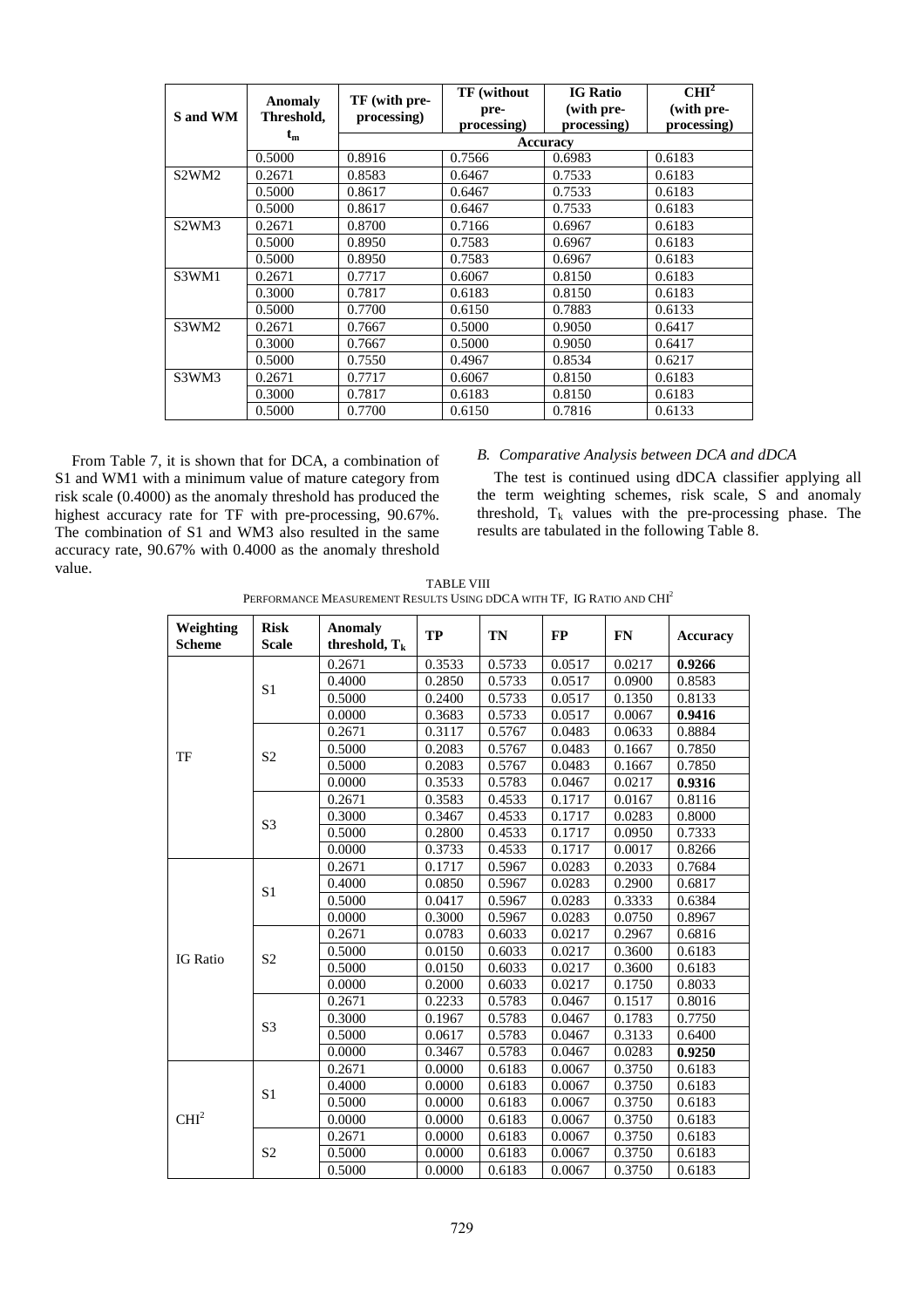| Weighting<br><b>Scheme</b> | <b>Risk</b><br><b>Scale</b> | <b>Anomaly</b><br>threshold, $T_k$ | TP     | TN     | FP     | <b>FN</b> | Accuracy |
|----------------------------|-----------------------------|------------------------------------|--------|--------|--------|-----------|----------|
|                            |                             | 0.0000                             | 0.0000 | 0.6183 | 0.0067 | 0.3750    | 0.6183   |
|                            |                             | 0.2671                             | 0.0033 | 0.6100 | 0.0150 | 0.3717    | 0.6133   |
|                            | S <sub>3</sub>              | 0.3000                             | 0.0033 | 0.6100 | 0.0150 | 0.3717    | 0.6133   |
|                            |                             | 0.5000                             | 0.0000 | 0.6100 | 0.0150 | 0.3750    | 0.6100   |
|                            |                             | 0.0000                             | 0.0400 | 0.6100 | 0.0150 | 0.3350    | 0.6500   |

According to the simulation results as tabulated in Table 8, the classifier dDCA resulted in a higher and optimized accuracy rate compared to DCA (Table 7), especially with TF as the weighting scheme. From these two simulations, it is obvious that  $CHI<sup>2</sup>$  is not a suitable weighting scheme to be applied in this field of the domain (spam risk assessment).

*C. Antigen Multiplication Effects on DCA and dDCA Classifier* 

Finally, the test is continued with antigens multiplication for creating the initial population with 10, 20, 30, until 100 times of antigen. This is executed for testing both using DCA and dDCA classifiers.

TABLE IX ACCURACY RATE FOR DCA AND DDCA WITH ANTIGEN MULTIPLICATION

| Antigen<br><b>Multiplication</b><br>$($ %) | <b>DCA</b> | dDCA   |
|--------------------------------------------|------------|--------|
| 10                                         | 0.5117     | 0.5050 |
| 20                                         | 0.4358     | 0.4233 |
| 30                                         | 0.4167     | 0.4067 |
| 40                                         | 0.3950     | 0.3850 |
| 50                                         | 0.3950     | 0.3850 |
| 60                                         | 0.3950     | 0.3850 |
| 70                                         | 0.3950     | 0.3850 |
| 80                                         | 0.3867     | 0.3750 |
| 90                                         | 0.3867     | 0.3750 |
| 100                                        | 0.3850     | 0.3750 |

Based on the result as tabulated in Table 9, surprisingly, this testing showed that the accuracy rate has been tremendously decreased with the application of antigen multiplication in both DCA and dDCA with TF. This method is inappropriate and does not assist in optimizing the result, which the higher the times of antigen multiplication, the lower the accuracy of both classifiers in assessing the risk level.

## IV. CONCLUSION

The creation of AIS involves the translation of basic immunological models into feasible algorithms. This study defined the original DCA into an enhanced version for risk assessment of text spam message and namely as RiCCA. Assessing risk level of a spam message is acknowledged as a rare study in research world since no publication is found for the related works at the time of this writing. Previous studies have been focussing on measuring the hazardous impact of an intrusion attack only. Hence, apart from intrusion attack domain, the study in measuring the potential risk for a text spam message is proposed in this paper.

The simulation is executed by conducting a series of simulation with the deployment of public shared and selfcollected dataset for testing with the employment of RiCCA tool. With the right value for the classifier's important parameters, this is potentially seen as a tool that able to decipher a spam message for a real intention of the message that usually malicious. Verified from this testing, the model is expected to be expanded in another field of risk assessment for spam in another format such as email and social media. This tool also potentially to be developed as a mobile application, which may benefit users by assisting them to identify the severity of hidden messages.

#### ACKNOWLEDGMENT

This research is fully funded by the Ministry of Higher Education of Malaysia and Research Management Centre of<br>USIM via grant research with code USIM via grant research with code USIM/FRGS/FST/32/50315.

#### **REFERENCES**

- [1] P. Parham, *The Immune System, Fourth Edition*. Taylor & Francis Group, 2014.
- [2] D. Dasgupta, "Advances in artificial immune systems," *IEEE Comput. Intell. Mag.*, vol. 1, no. 4, pp. 40–49, Nov. 2006.
- [3] T. Lu, K. Zheng, R. Fu, Y. Liu, B. Wu, and S. Guo, "A Danger Theory Based Mobile Virus Detection Model and Its Application in Inhibiting Virus," *J. Networks*, vol. 7, no. 8, pp. 1227–1232, Aug. 2012.
- [4] M. Gong, J. Zhang, J. Ma, and L. Jiao, "An efficient negative selection algorithm with further training for anomaly detection," *Knowledge-Based Syst.*, vol. 30, pp. 185–191, Jun. 2012.
- [5] L. E. Jim and M. A. Gregory, "A Review of Artificial Immune System Based Security Frameworks for MANET," *Int. J. Commun. Netw. Syst. Sci.*, vol. 9, no. 1, pp. 1–18, 2016.
- [6] H. Yang, T. Li, X. Hu, F. Wang, and Y. Zou, "A Survey of Artificial Immune System Based Intrusion Detection," *Sci. World J.*, vol. 2014, pp. 1–11, 2014.
- [7] Internet Governance Forumn, "Best Practice Forum on Regulation and Mitigation of Unsolicited Communications," 2014.
- [8] Cloudmark, "2013 Global Messaging Threat Report," 2013.
- [9] S. Alotaibi, S. Furnell, and N. Clarke, "A Novel Taxonomy for Mobile Applications Data," *Int. J. Cyber-Security Digit. Forensics*, vol. 5, no. 3, pp. 115–121, 2016.
- [10] M. Theoharidou, A. Mylonas, and D. Gritzalis, "A Risk Assessment Method for Smartphones," in *International Information Security Conference*, 2012, pp. 443–456.
- [11] D. Goel and A. K. Jain, "Mobile phishing attacks and defence mechanisms: State of art and open research challenges," *Comput. Secur.*, vol. 73, pp. 519–544, Mar. 2018.
- [12] J. Lin, N. Sadeh, S. Amini, J. Lindqvist, J. I. Hong, and J. Zhang, "Expectation and purpose," in *Proceedings of the 2012 ACM Conference on Ubiquitous Computing - UbiComp '12*, 2012, p. 501.
- [13] K. H. Haritha, R. S. Kumar, and M. S. Krishnan, "An Analytical Exploration on SMS Spam & User Retort," *Int. J. Pure Appl. Math.*, vol. 114, no. 11, pp. 147–156, 2017.
- [14] K. D. Mitnick and W. L. Simon, *The Art of Deception: Controlling the Human Element of Security*. 2003.
- [15] T. Chen and M.-Y. Kan, "Creating a live, public short message service corpus: the NUS SMS corpus," *Lang. Resour. Eval.*, vol. 47, no. 2, pp. 299–335, Aug. 2012.